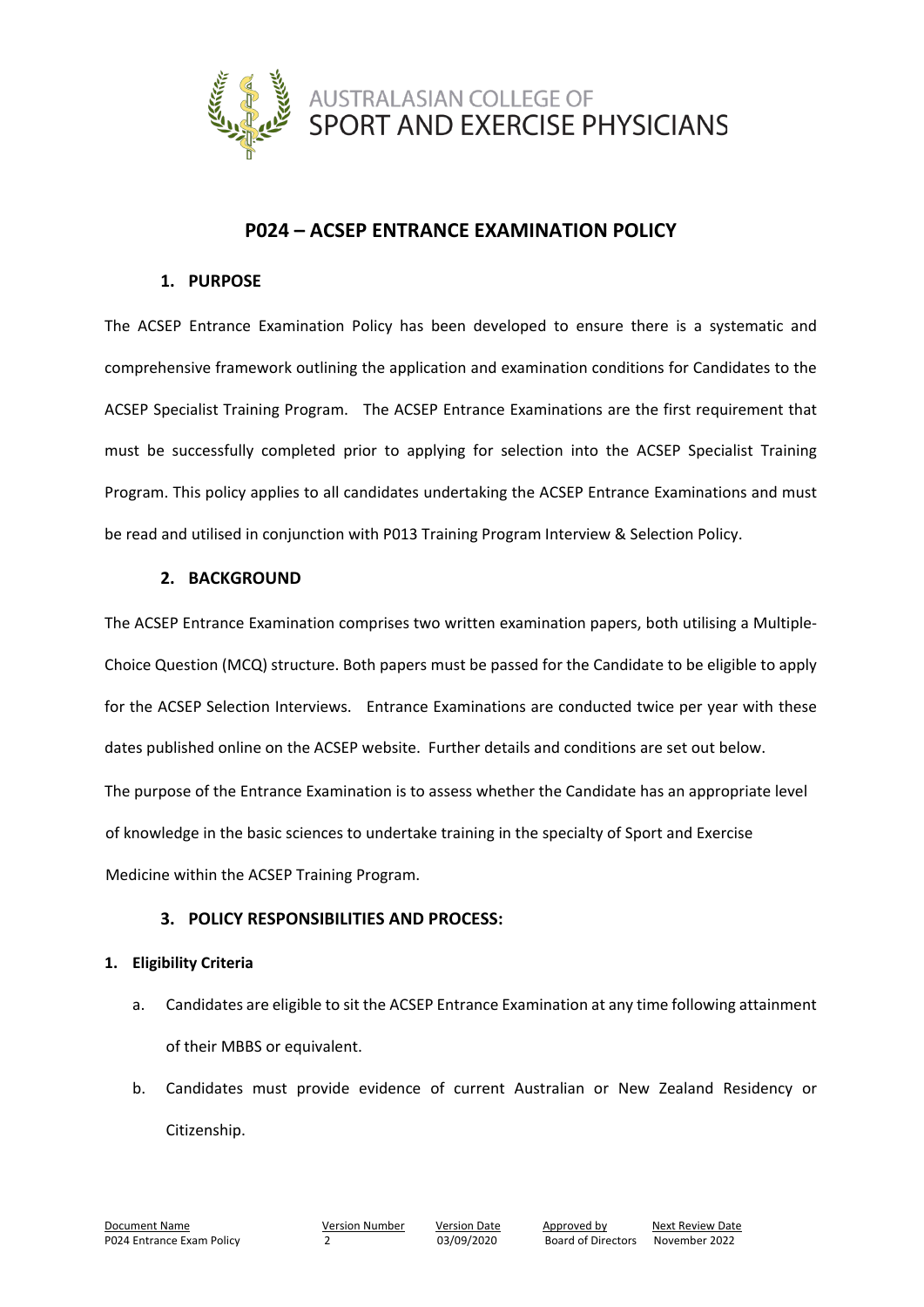

- c. Candidates must provide evidence of current medical registration to practice in Australia or New Zealand.
- d. The Candidate must advise the College if they have had any adverse findings determined, conditions placed on their practice or are under any investigation by any medical authority (such as but not limited to AHPRA, MCNZ, the HIC, ACC, or hospital medical advisory committees).

### **2. Application and Process Overview**

- a. Candidates who meet the eligibility criteria in Section 1 are required to complete the online application form available on the ACSEP public web page (Admission to the ACSEP Training Program/Entrance Examinations).
- b. National Office will review and collate applications received and assess the Candidate's eligibility to sit the Entrance Examinations.
- c. Once approved to sit the Examination, the Candidate will be advised, and an invoice sent for payment.
- d. The Entrance Examination fee must be paid by the due date for the Candidate to be able to sit the Examination. Please see the most updated onlin[e ACSEP Fee Schedule](https://www.acsep.org.au/page/resources/fees) Examination Fees.
- e. It should also be noted that all travel and associated costs incurred as part of the Entrance Examination process are the Candidate's responsibility.

#### **3. The ACSEP Entrance Examinations**

The Entrance Exam consists of two separate examinations. The examinations are delivered in an electronic format within an online test environment.

a. Paper A - Anatomy (2.5 hours, 100 MCQs)– consists of anatomy questions with an emphasis on

functional and musculoskeletal anatomy.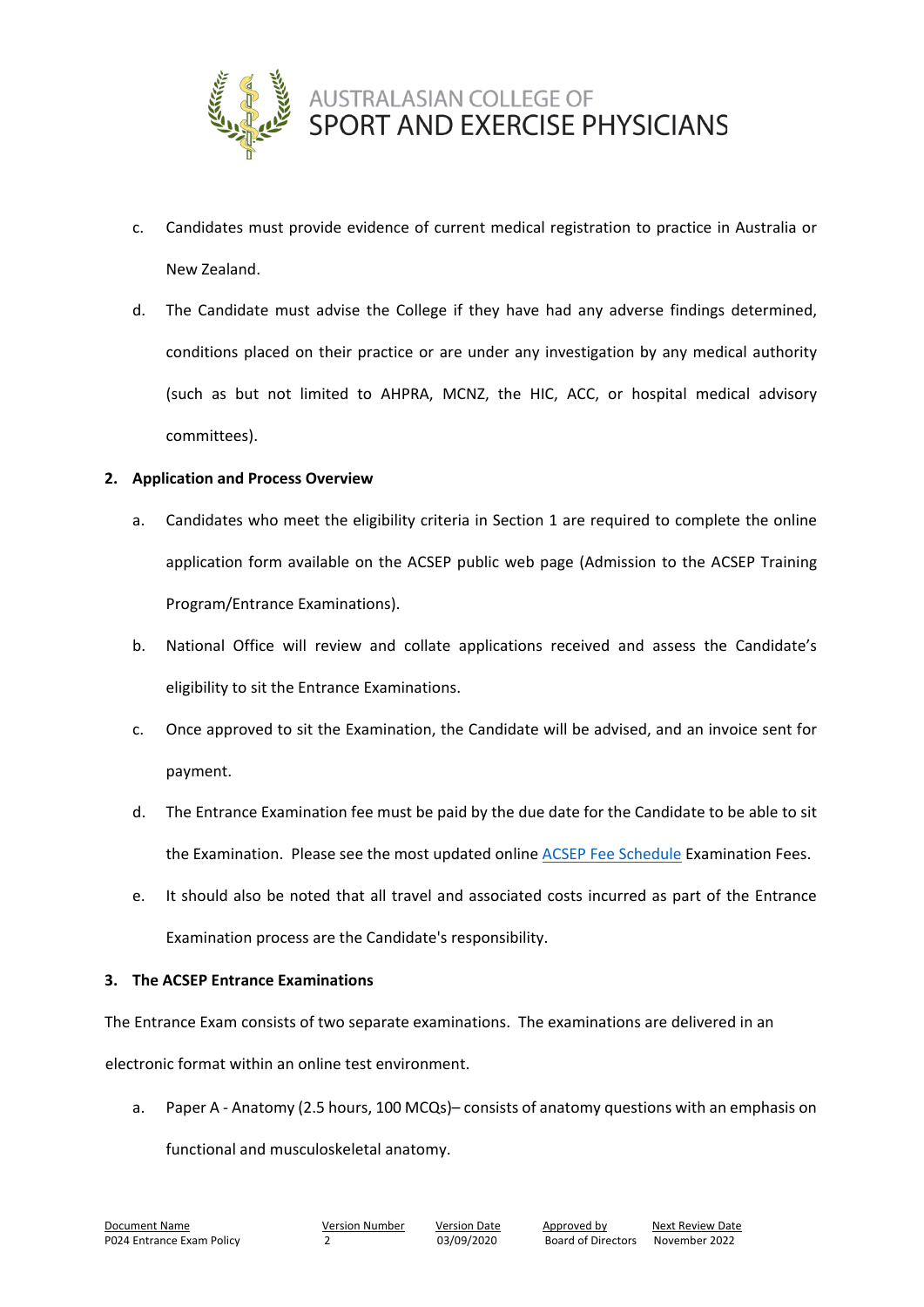

- b. Paper B Physiology (2.5 hours, 100 MCQs) consists of questions covering general physiology, exercise physiology and pathology (including immunology).
- c. Both Paper A and Paper B are to be attempted in the Candidates first sitting.
- d. Paper C Exercise Physiology (1 hour, 40 MCQs) consists of questions specific to exercise physiology. Only available to Candidates who have successfully applied for an exemption based on completion of specific entrance examinations run by other colleges (see Section 4).
- e. Each MCQ has five possible answer options. There is only one correct answer for each MCQ, and questions which are not attempted, will be scored zero.
- f. Candidates must successfully pass both Paper A and Paper B of the Entrance Examination to be eligible to apply for selection into the College training program. Where a Candidate has passed only one paper of the Entrance Examination, this pass can be carried forward until such time as a pass in the second paper is achieved.

### **4. Partial Exemptions from Components of the ACSEP Entrance Examinations**

- a. Candidates who have successfully completed the RACS, RACP or ACEM Entrance Examinations are eligible to apply for partial exemptions to the ACSEP Entrance Examination.
- b. The table below indicates which papers Candidates granted a partial exemption are required to complete depending on their prior examination history.
- c. Candidates must provide the results letter from the relevant College that demonstrates they have successfully passed the College entrance examinations and must have been completed within the last 10 years.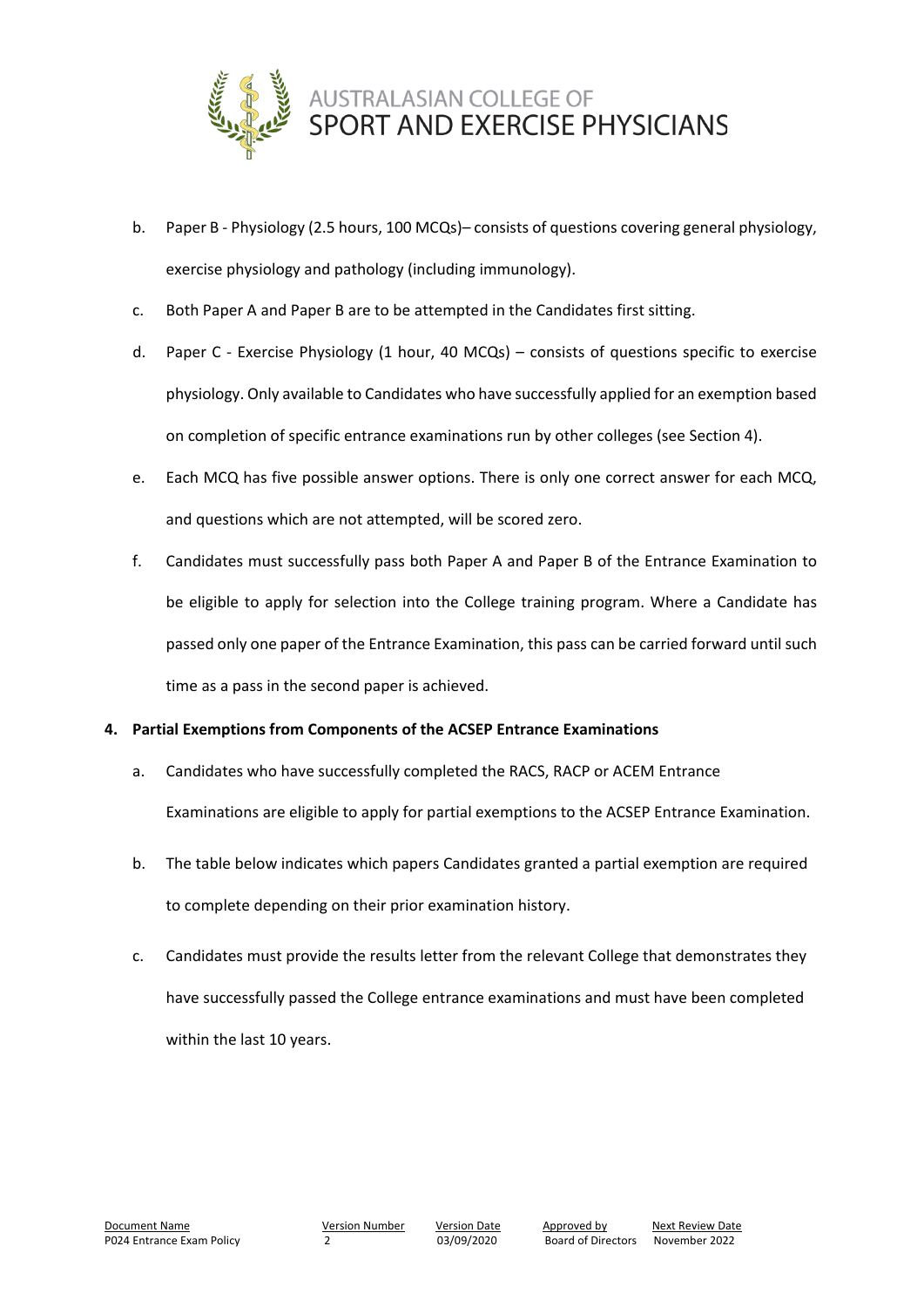

|                                                                                            |             | <b>PART A-</b><br><b>ANATOMY</b><br>$2.5$ hrs - 100 MCQs | <b>PART B-</b><br><b>PHYSIOLOGY</b><br>$2.5$ hrs $-100$ MCQs | <b>PART C - EXERCISE</b><br><b>PHYSIOLOGY</b><br>$1hr - 40 MCOs$ |
|--------------------------------------------------------------------------------------------|-------------|----------------------------------------------------------|--------------------------------------------------------------|------------------------------------------------------------------|
| <b>STANDARD PATHWAY</b><br>Has not passed a RACS, RACP or ACEM<br><b>Entrance Exam</b>     |             |                                                          |                                                              | Χ                                                                |
| $\Xi$<br><b>ATHWA</b><br>last<br>ssed<br>years<br>within the<br>ollege<br>Has<br>Enti<br>흕 | <b>RACS</b> |                                                          | X                                                            |                                                                  |
|                                                                                            | <b>RACP</b> |                                                          | Χ                                                            |                                                                  |
|                                                                                            | <b>ACEM</b> |                                                          |                                                              |                                                                  |

#### **5. Results – Written Examination**

- a. Candidates will receive their results via email from [nationaloffice@acsep.org.au](mailto:nationaloffice@acsep.org.au) within 21 days of the Entrance Exam date. Candidates receive a report that indicates whether they passed or failed.
- b. Candidates who have successfully completed their required ACSEP Entrance Examinations will be invited to apply to the ACSEP Specialist Training Program.

#### **6. Examination Appeals**

- a. If a Candidate disagrees with their result and wishes to have the decision reviewed they may apply to the Chief Executive Officer [CEO] of the College to have such decision considered by the ACSEP Appeals Committee.
- b. It should be noted that there is a fee associated with formal lodgement of an appeal beyond seeking initial College feedback
- c. For full guidelines of the appeals procedure please refer to the P019 Appeals, Review and Reconsideration Policy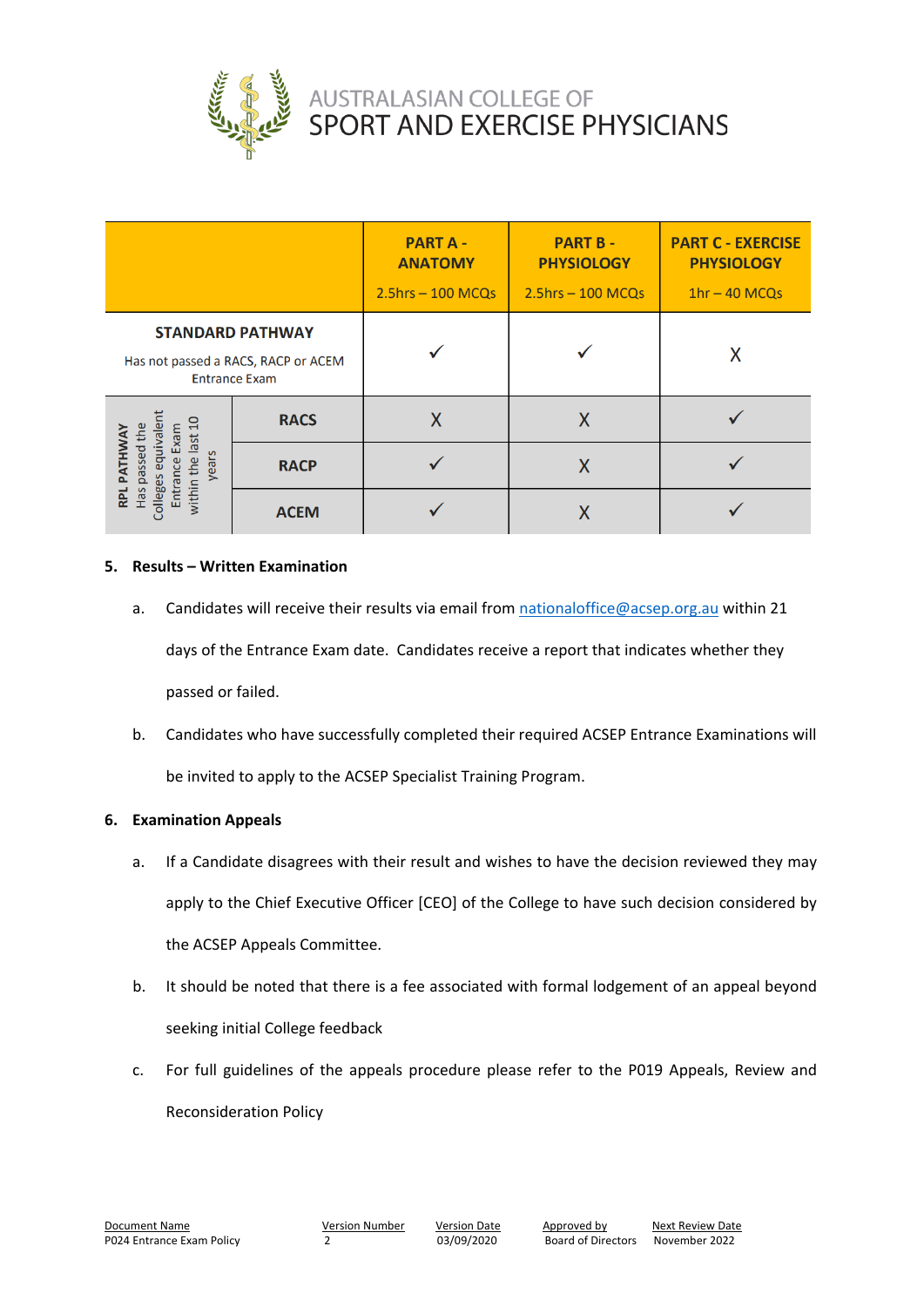

#### **7. Entrance Examination: Withdrawal and Fees**

- a. Candidates who withdraw their Application for the Entrance Examination will be charged a \$350 non-refundable Administrative Fee.
- b. The following refunds apply:
	- i. If withdrawing outside of 8 weeks prior to the examination, the Candidate will receive their examination fee back, less the Administrative fee of \$350.
	- ii. If withdrawing within 8 weeks prior to the examination, a penalty of 50% of the examination fee will be charged in addition to the Administrative Fee.
	- iii. If withdrawing within 4 weeks of the examination before the examination, no refund will be made.
- c. Candidates who fail to appear for the Exam will forfeit their fees unless, because of exceptional circumstances, the Examination and Assessment Committee (EAC) determines otherwise. Further supportive documentation may be requested in assessment of exceptional circumstances. Any refund applicable will relate to the date the form is received by the National Office. The Entrance Examination Withdrawal Form can be downloaded from the College website. Note that if the payment of withdrawals fees is not made, the Candidate will not have the opportunity to apply to the College in the future
- d. For special consideration guidelines please refer to P023 Special Consideration Policy

### **4. MONITORING AND EVALUATION**

The CEO, Operations Manager and National Training Coordinator and relevant ACSEP committees are responsible for ensuring that these procedures are followed.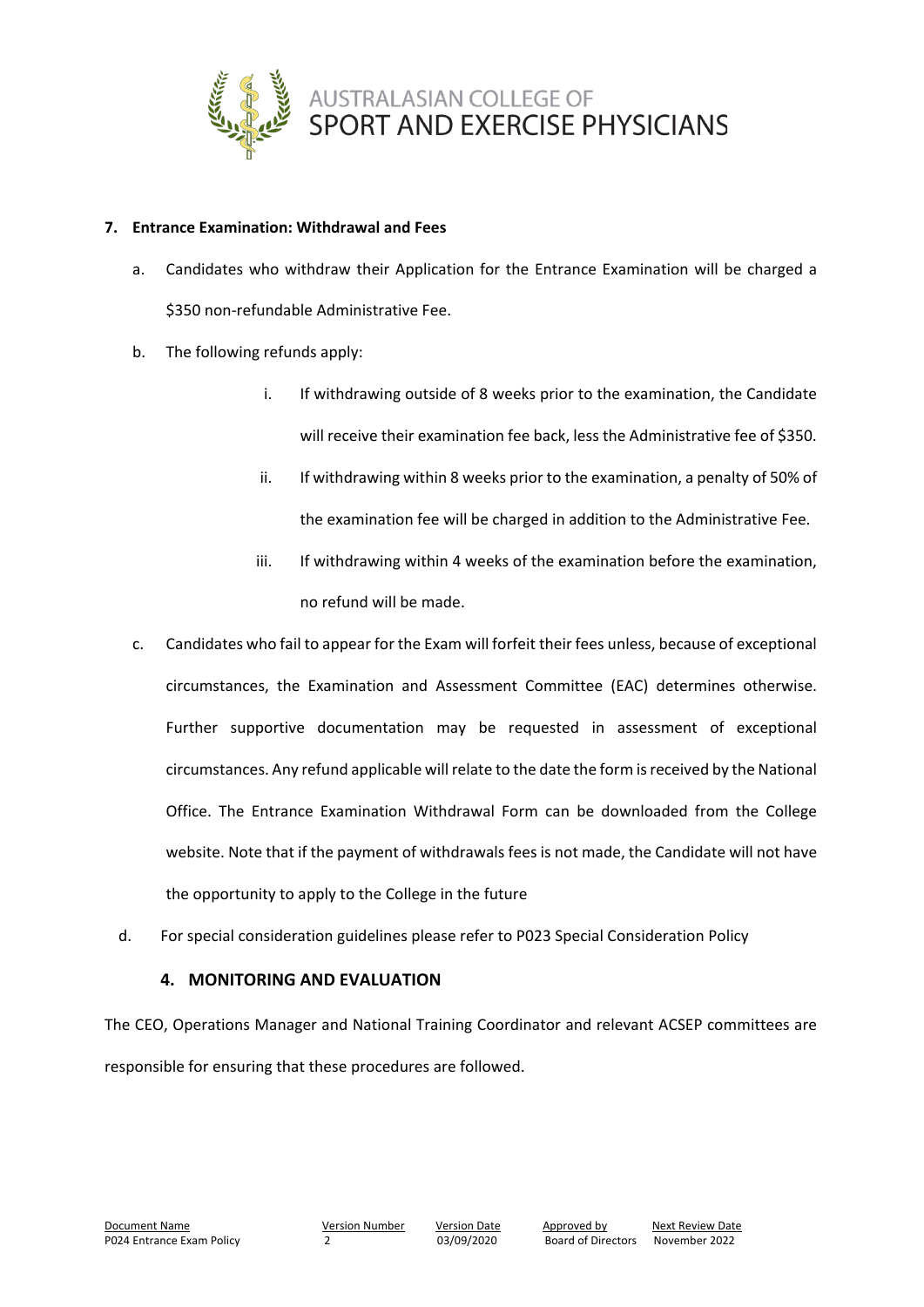

### **1. Reporting**

Any additional reporting outside of this policy is outlined in the most recent version of the online ACSEP

Training Manual <https://www.acsep.org.au/page/resources/trainingprogramdocs>

The ACSEP website resources pages <https://www.acsep.org.au/page/resources/trainingprogramdocs>

#### **2. Records management**

National Office staff must maintain all records relevant to administering this policy in a recognised

ACSEP recordkeeping system.

### **5. KEY RELATED DOCUMENTS**

P002 Grievance Policy and Procedure

P004 Privacy Policy

- P012 Records Management Policy
- P013 Interview and Selection Policy
- P019 ACSEP Appeals, Review and Reconsideration Policy
- P023 Special Consideration Policy

#### **6. FEEDBACK**

ACSEP staff and membership may provide feedback about this document by emailing ACSEP Programs,

Policies and Systems Administrator at [nationaloffice@acsep.org.au](mailto:nationaloffice@acsep.org.au)